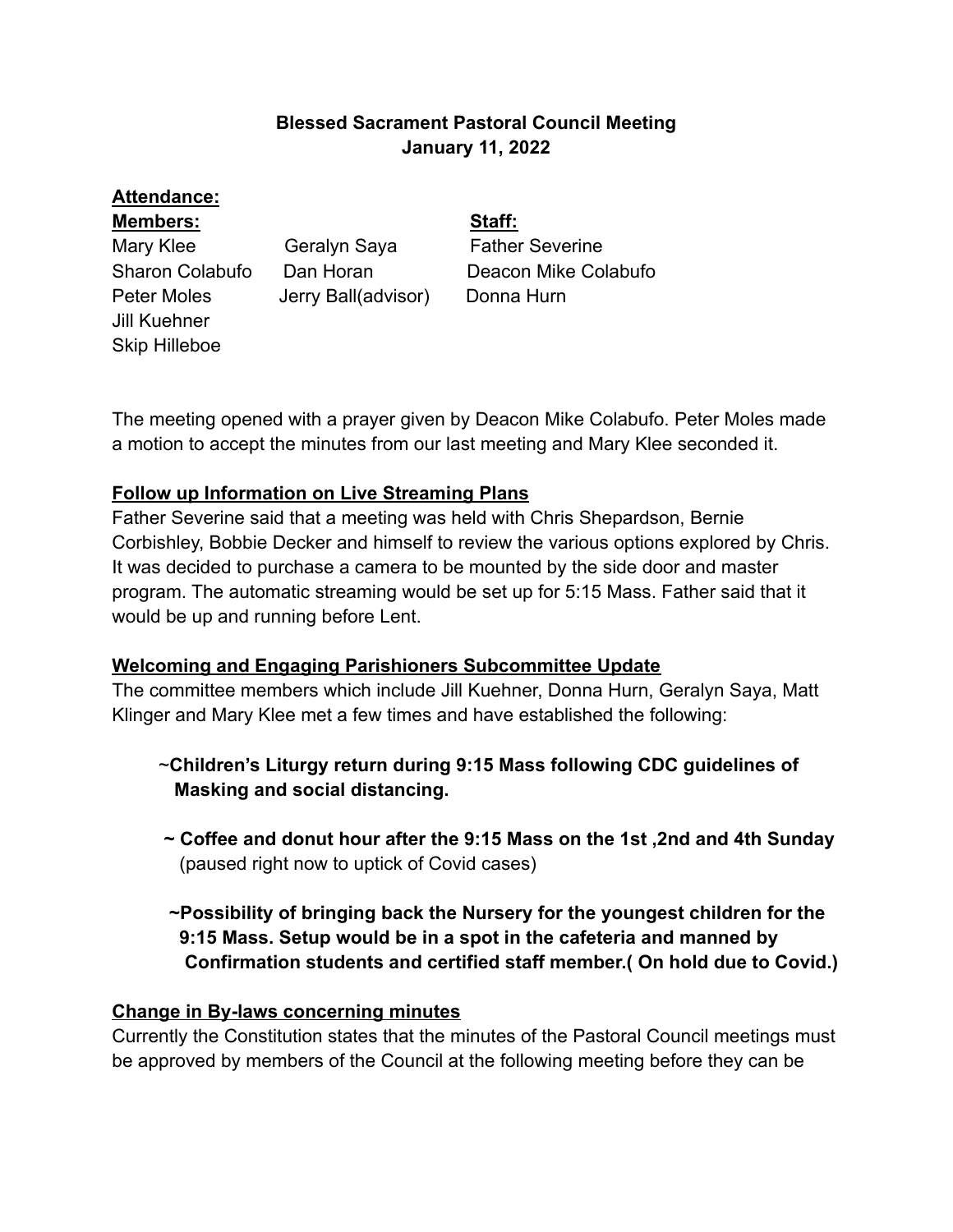posted on the designated bulletin board. This means that the minutes are often two months old before they are approved now that meetings are held every two months. After some discussion it was decided that before a change is made in the by-laws we would try a new option on a trial basis. The recorder will send a draft copy of the minutes to the Chairperson, Co-chairperson and Pastor within a week after the meeting to be reviewed. If no changes are suggested the recorder will send a copy via email to the council members for their approval. They are to read them and send a response of **"I approve"** no later than 3 days after receiving them**.** If a majority of members approve, the recorder will post a copy on the bulletin board and send a copy to Jack-Lynn Corcoran for posting on the Parish website. This procedure will be used for a few meetings to see if this is a preferable way of keeping our parishioners informed in a more timely manner.

#### **Lenten Fish Fry**

Jerry Ball stated that no meeting has been scheduled as of yet. Some members inquired about the division of the profits. Last year St.Vincent kept 55% and Blessed Sacrament received 45% of the profits. Jerry mentioned that even though it is housed at Blessed Sacrament, St.Vincent people do all the ordering, banking and advertising. Peter Moles mentioned that the finance committee is looking into leasing a new dishwasher since the current one is no longer operable.

# **Lenten ideas for Prayer and fellowship**

Father Severine mentioned some of the Lenten activities discussed at a staff meeting which include:

# **Confessions on Wednesdays from 5:00-6:00 Holy Hour with Benediction on Thursdays 6:00-7:00 Stations of the Cross on Fridays 6:00-7:00**

Father gave the task of doing a Lenten series of some sort to Deacon Mike. Deacon Mike spoke about the emphasis that the Vatican and Diocese are putting on The Eucharist. Deacon Mike and Sharon are exploring some videos and materials on the Eucharist that might be engaging and will report more at the next meeting. Mary Klee also mentioned the possibility of a book club based on the Best Lent Ever program by Matthew Kelly.

# **Sharing from Members**

\*Jerry Ball shared that the Blood drive held December 28th was a huge success. All appointments were filled.